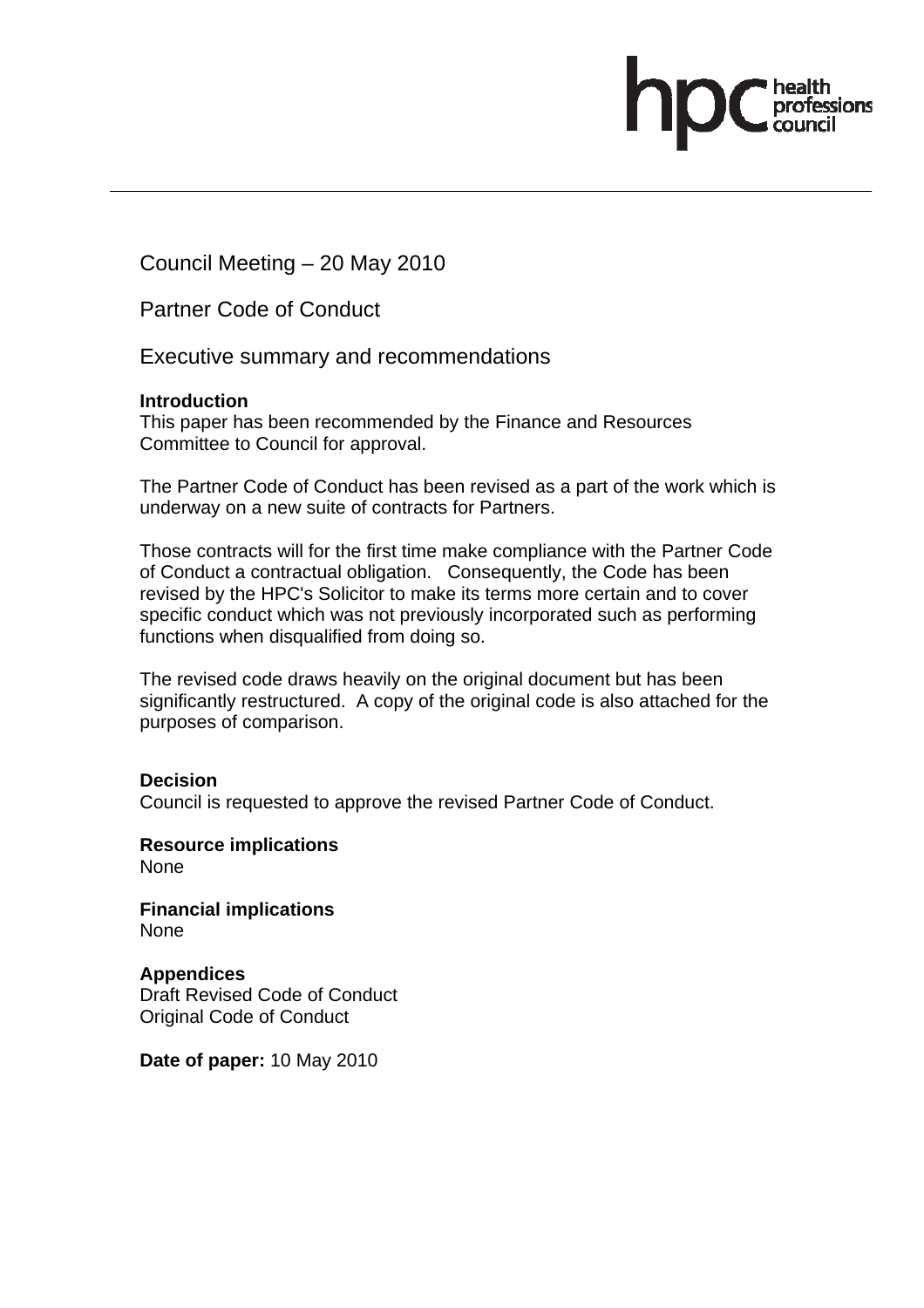# **Partner Code of Conduct**

### **Introduction**

Partners work in several roles for the HPC. They make important and valuable contributions to HPC's decision-making processes by providing the following expertise:

- **Panel Members** and **Panel Chairs** together form Panels which conduct hearings and make other decisions in Fitness to Practise cases;
- **Legal Assessors** advise those participating in Fitness to Practise proceedings, ensure those proceedings are fair and legally compliant and help Panels to draft their decisions;
- **Registrant Assessors** and **Medical Assessors** provide professional expertise in Fitness to practise proceedings;
- **Visitors** evaluate and report on institutions providing and delivering (or proposing to provide and deliver) approved education and training;
- **Registration Assessors** assess registration applications to ensure that applicants meet the required standards of proficiency;
- **CPD Assessors** assess registrants' CPD submissions to ensure that they meet the relevant HPC standards.

HPC is an open and transparent organisation and Partners should be aware that high standards of conduct and personal integrity are essential to maintaining public confidence in the HPC.

In performing their roles, Partners are expected to maintain high standards of conduct. This Code of Conduct applies to all Partners and compliance with its terms is part of the contract between each Partner and the HPC. Partners must ensure that they are familiar with the Code and that their actions comply with its provisions.

# **The Code of Conduct**

### **General principles**

Partners are expected to act at all times in the manner of someone associated with a public regulatory body. They should refrain from any illegal, dishonest or unethical conduct at all times, not just when they are providing services to the HPC.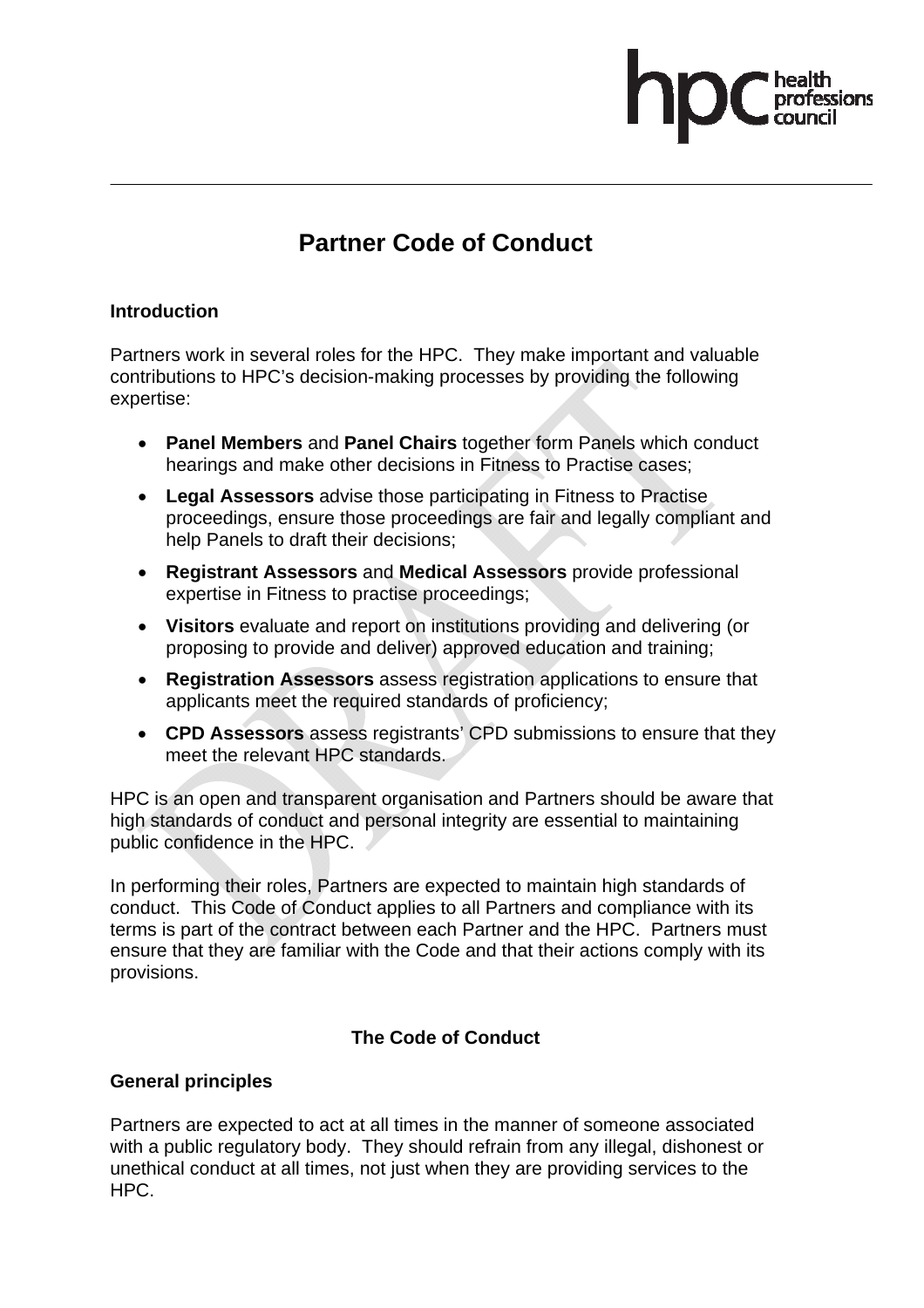Partners must:

- act in good faith, with honesty, integrity and probity;
- promote the HPC's objective of protecting the public;
- comply with the seven principles of public life (set out below);
- treat others equally, fairly and with respect; and
- take personal responsibility for adhering to this Code of Conduct.

Partners must not:

- act in a manner which may bring HPC into disrepute; or
- misuse their position for personal gain or to promote their other interests.

### **Non Discrimination**

Partners must treat others with dignity and fairness. Partners must not unlawfully discriminate against anyone because of their religion, belief, race, colour, gender, marital status, disability, sexual orientation, age, social and economic status or national origin.

### **Conflicts of interests**

Partners must disclose any interest which they may have (or might be seen to have) in the outcome of any decision in which they are asked to participate. Partners must also disclose any interest that could otherwise prejudice any service they are asked to perform.

Partners must consider potential conflicts of interest at the earliest stage possible and declare any interest as soon as they realise it is necessary to do so. A Partner must not participate in any decision or perform any other service until the potential conflict is resolved.

Partners must recognise that:

- in dealing with conflicts of interest, the test to be applied is not whether an interest would influence their decision, but whether a member of the public, acting reasonably, may think that it might have such an influence;
- similar considerations apply to the interests of a spouse or close relative, as a member of the public, acting reasonably, may regard those interests as effectively being the interests of the Partner; and
- the key principle is the need for transparency in respect of any interest which may be regarded by a member of the public, acting reasonably, as potentially affecting the Partner's objectivity.

A Partner who is unclear about any potential conflict of interest should seek guidance from the HPC Partner Manager.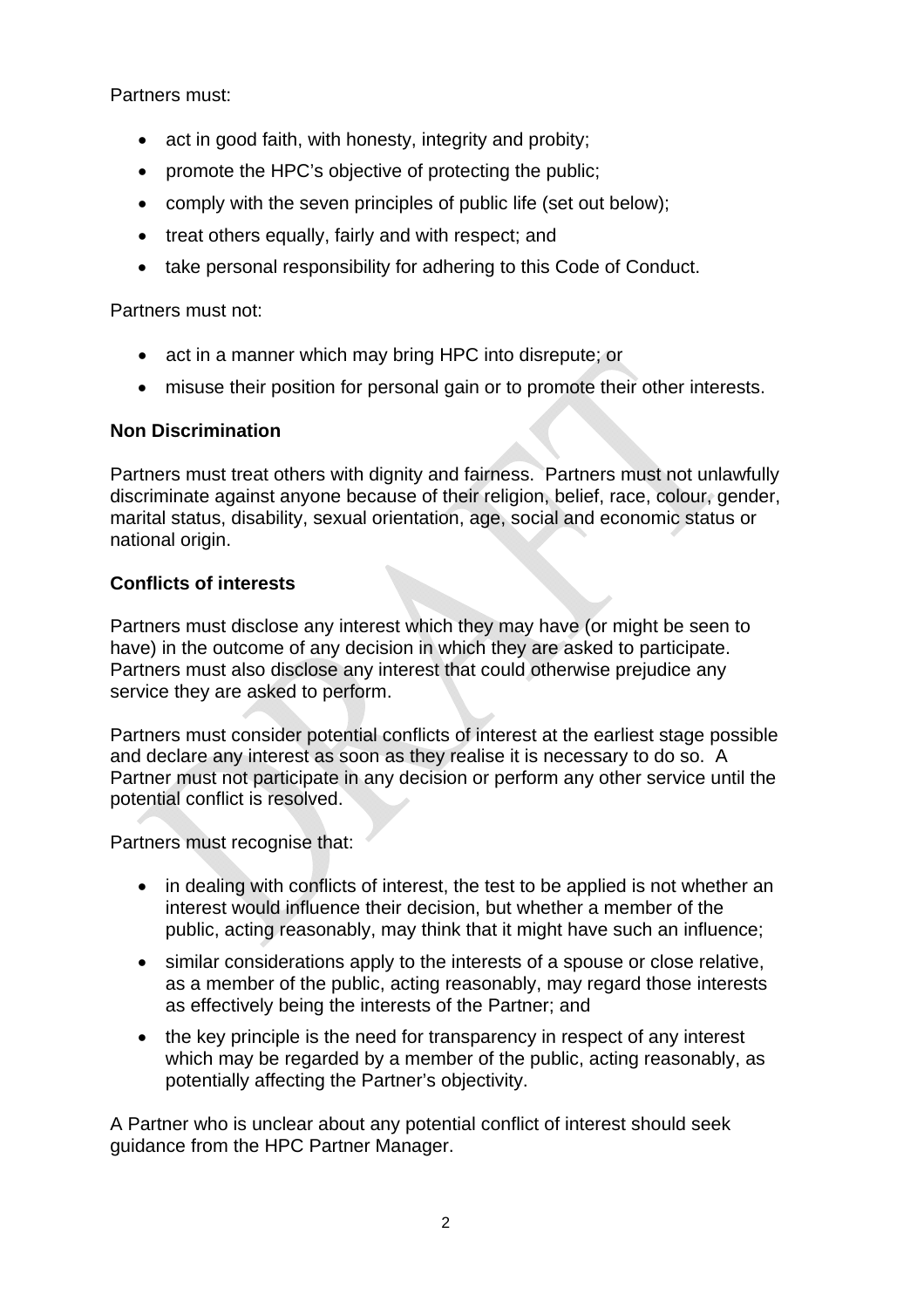### **Confidentiality**

Partners must not disclose or make any other use of confidential information to which they have access other than for a proper purpose relating to the performance of services for the HPC or as required by law.

Partners must take appropriate steps to ensure that confidential papers and information are stored securely.

Partners must promptly notify the HPC Partner Manger of any breach in confidentiality of which they become aware.

A Partner who is unclear about the status of any information should seek guidance from the HPC Partner Manager.

### **Performance**

Partners must perform their services within the timescales set by the HPC and to a reasonable and appropriate standard.

A Partner who is unable to provide services which are requested by the HPC must notify the relevant HPC employee as soon as possible.

A Partner who is unable to provide services for a prolonged period should notify the HPC Partner Manager.

Partners must not perform services for the HPC:

- whilst on sickness leave or suspended from their employment (unless the employer has provided prior written consent);
- if they are subject to any fitness to practise, disciplinary or similar proceedings;
- in the case of Panel Members and Panel Chairs, if any provision of Rule 8 of the Health Professions Council (Practice Committees and Miscellaneous Amendments) Rules 2009 (suspension of committee membership) applies;
- in any other circumstances which would bring the HPC into disrepute.

### **Training**

Partners are expected to take full advantage of the training opportunities which the HPC provides to enable them to keep up to date with best practice.

Partners must complete their induction and refresher training and a Partner who fails to do so will not be permitted to perform services for the HPC until such time as the training has been undertaken.

A Partner who, without reasonable excuse, persistently fails to attend training is liable to have their contract terminated.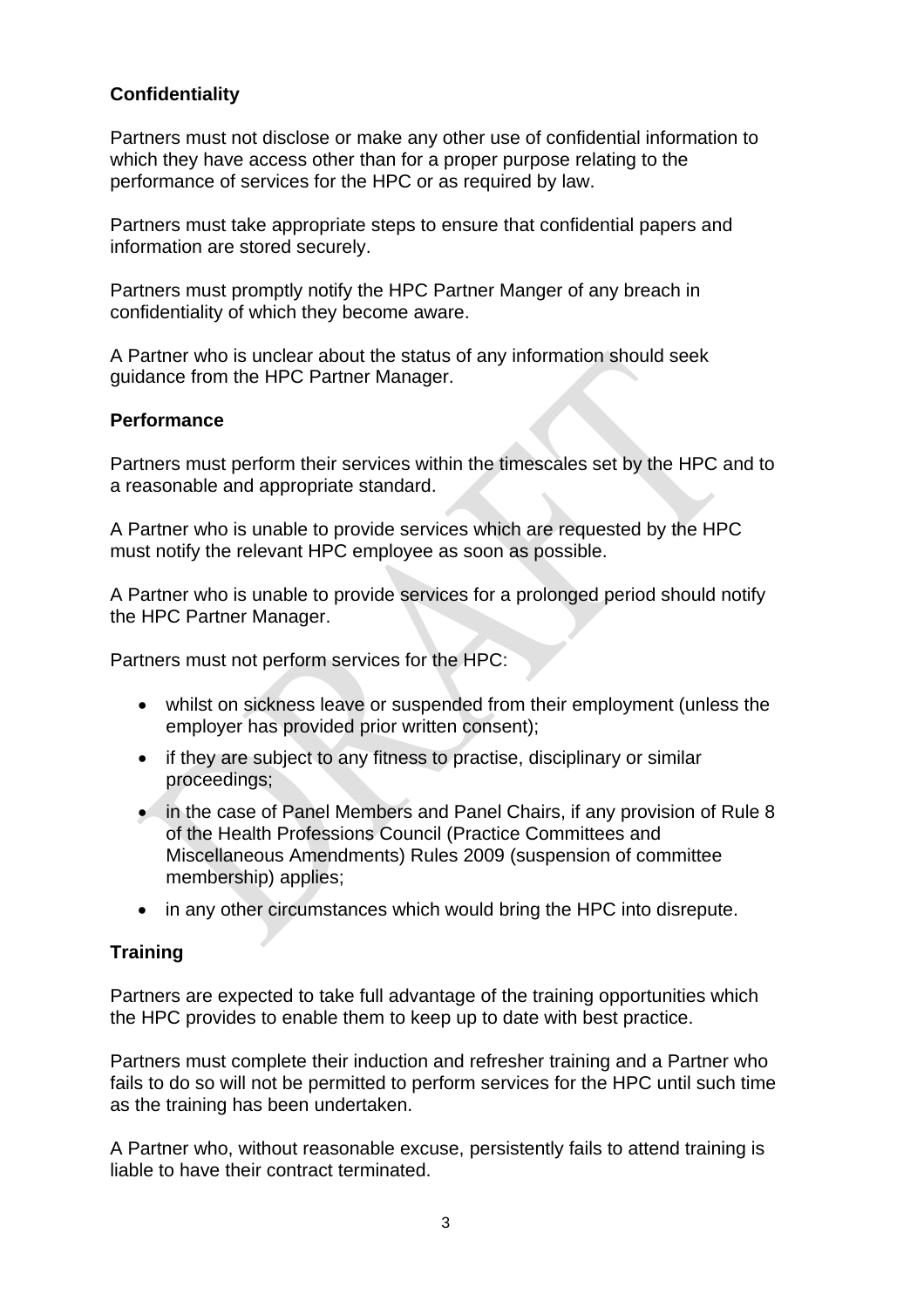### **Performance review**

Partners must participate in the HPC's performance review system and comply with the associated procedures.

#### **Fees and Expenses**

Partners must comply with the HPC's policies and procedures for the payment of fees and expenses.

#### **Gifts and hospitality**

Partners must not accept any gift, hospitality or benefit from any person which might be perceived as being capable of improperly influencing any decision the Partner may make on behalf of, or any advice that the Partners may provide to, the HPC.

Partners are personally responsible for the decision to accept any gift, hospitality or benefit and must ensure that their decisions and advice are not improperly influenced by the promise or acceptance of any gift or other inducement.

A Partner who is unsure about the appropriateness of accepting any gift, hospitality or benefit should seek guidance from the HPC Partner Manager.

### **HPC employees**

Partners must respect all HPC employees and the roles they perform and treat them with courtesy and dignity at all times. It is expected that HPC employees will show the same consideration in return.

A Partner who wishes to commend the work of any HPC employee may speak to the employee concerned. However, a Partner who wishes to raise concerns about the behaviour or performance of an employee should not speak to the employee directly but inform the HPC Director or manager who is responsible for that employee.

### **Breach of the Code**

Compliance with the Code of Conduct is a contractual obligation.

Minor breaches of this Code will, in the first instance, be dealt with informally by the HPC Partner Manager in conjunction with the relevant HPC Director or manager.

Where there is evidence of a serious, deliberate or continued breach of this Code, formal action may be taken against the Partner concerned, including termination of the Partner's contract.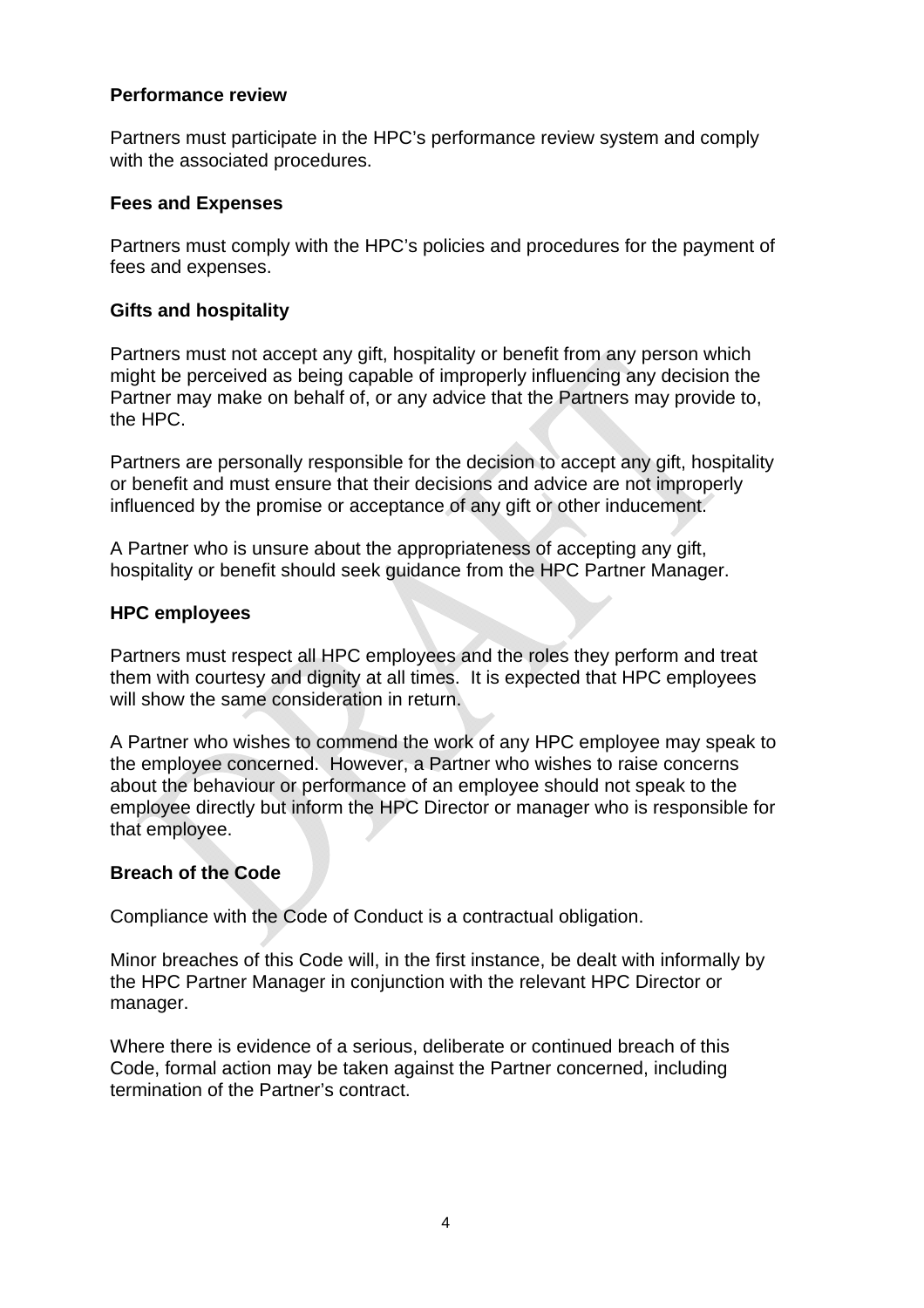# **The Seven Principles of Public Life**

Published by the Committee on Standards in Public Life

www.public-standards.gov.uk

### *Selflessness*

Holders of public office should take decisions solely in terms of the public interest. They should not do so in order to gain financial or other material benefits for themselves, their family, or their friends.

### *Integrity*

Holders of public office should not place themselves under any financial or other obligation to outside individuals or organisations that might influence them in the performance of their official duties.

### *Objectivity*

In carrying out public business, including making public appointments, awarding contracts, or recommending individuals for rewards and benefits, holders of public office should make choices on merit.

### *Accountability*

Holders of public office are accountable for their decisions and actions to the public and must submit themselves to whatever scrutiny is appropriate to their office.

### *Openness*

Holders of public office should be as open as possible about all the decisions and actions that they take. They should give reasons for their decisions and restrict information only when the wider public interest clearly demands.

### *Honesty*

Holders of public office have a duty to declare any private interests relating to their public duties and to take steps to resolve any conflicts arising in a way that protects the public interest.

### *Leadership*

Holders of public office should promote and support these principles by leadership and example.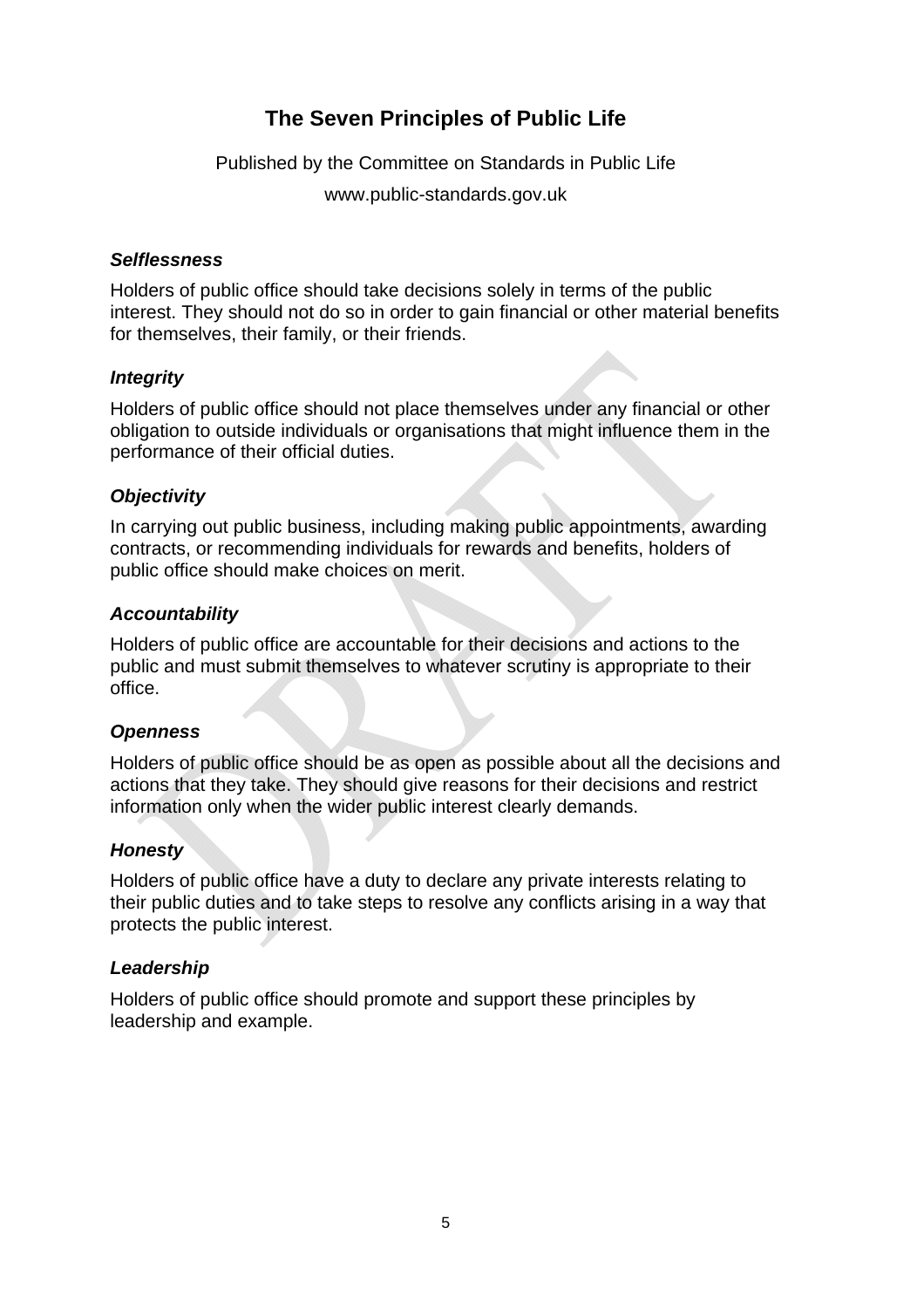# **Partners Code of Conduct**

# **Contents**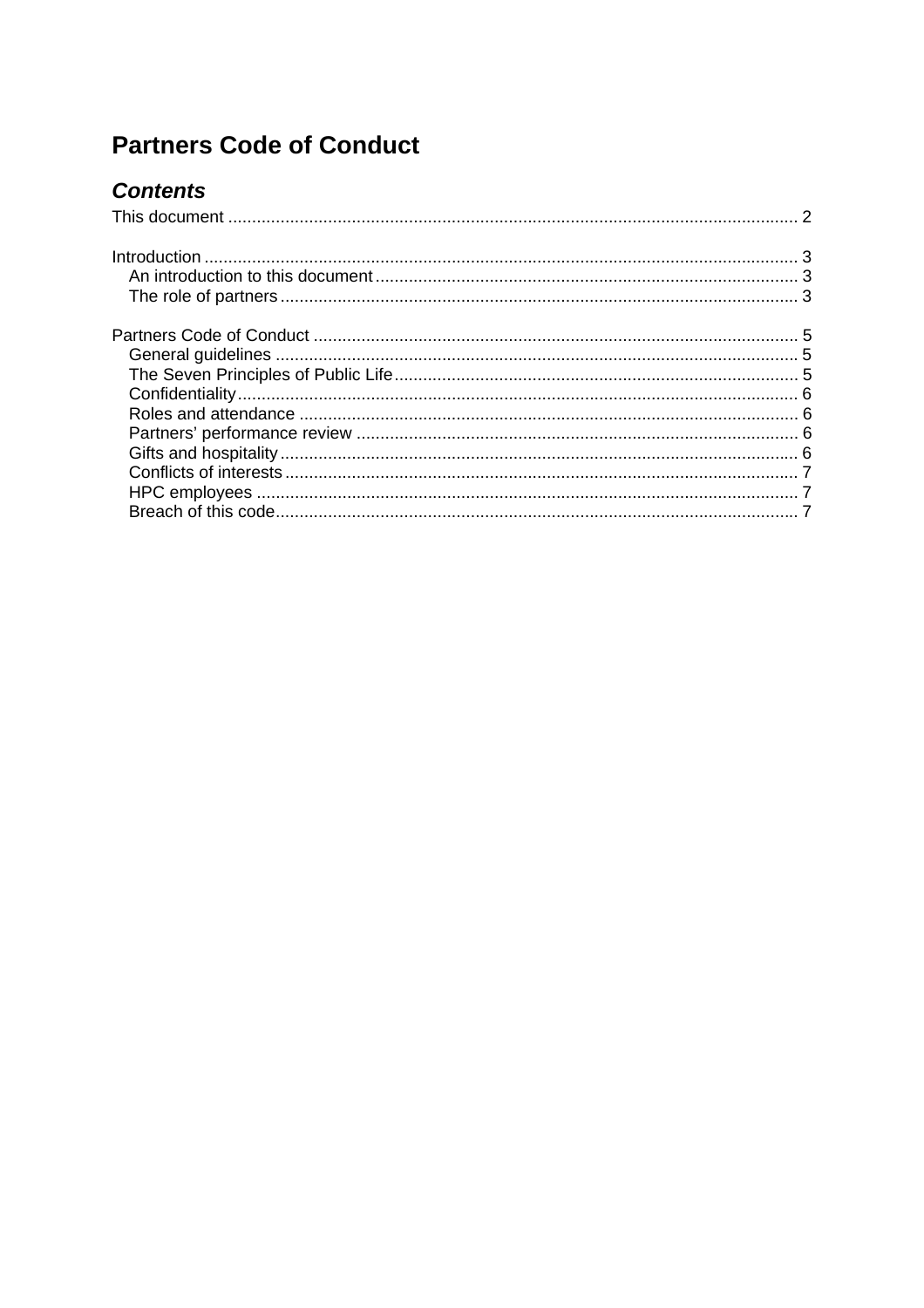# **This Document**

This is the Code of Conduct which all partners have to keep to. The document has been produced for partners, those who are considering becoming partners and those who are involved with the work of partners. The document explains the Code and the principles that underpin the Code. It then goes on to explain what is expected of partners and the consequences partners may face if they breach the Code. As with the other documents we produce, we have written this document in clear, modern English, so that it is easy to understand.

Please contact the Partner Manager if you have read this document and you have any queries or require information on interpreting the Code.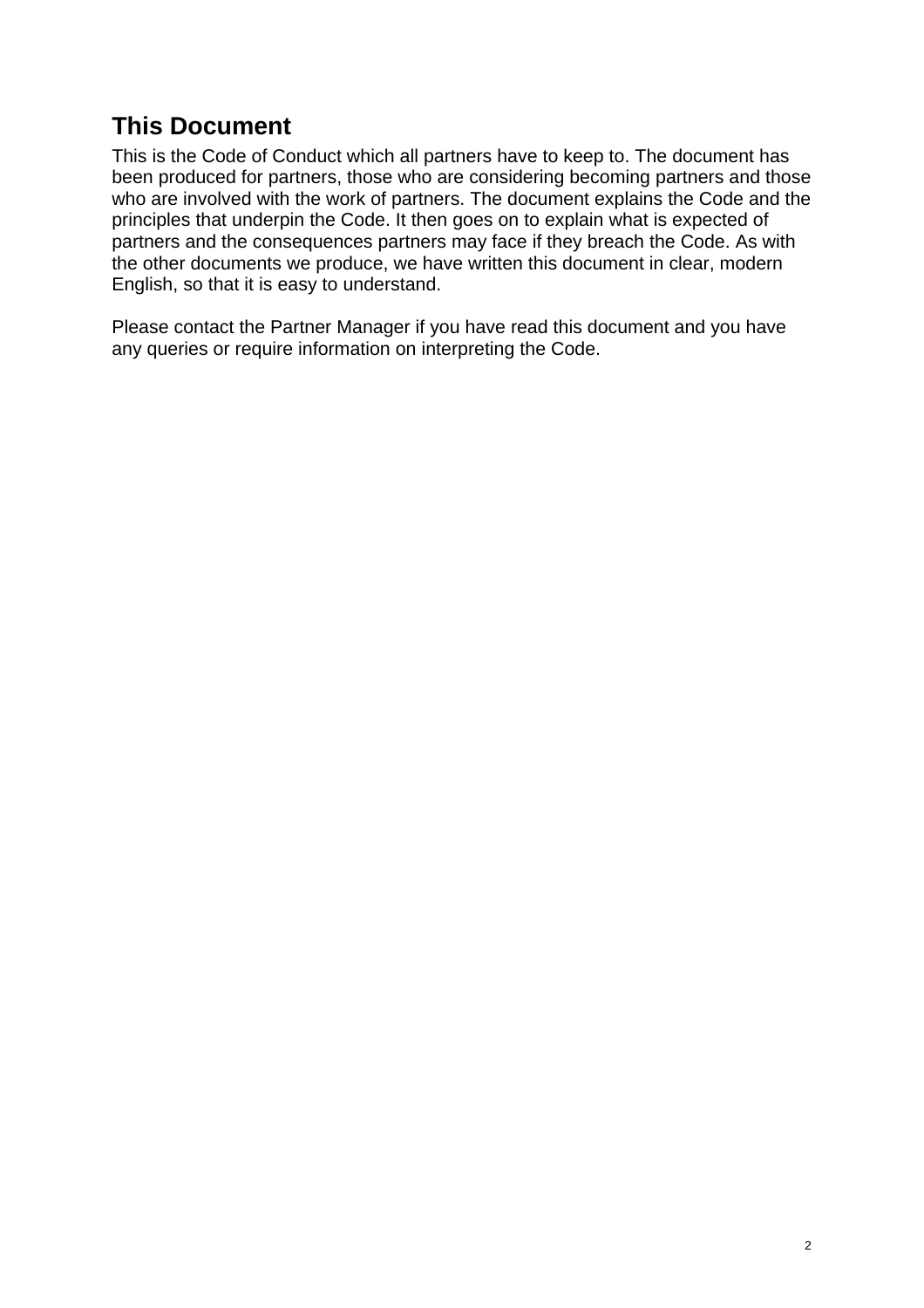# **Introduction**

# *An introduction to this document*

Partners work as agents of HPC by providing expertise in some decision-making. It is important that partners maintain high standards when providing their services to HPC in line with their partner agreements.

This Code of Conduct contains rules with which all partners must comply. HPC is an open and transparent public body and partners should be aware that maintaining the highest standards of conduct and personal integrity is essential to maintain public and registrant faith in HPC.

Partners are expected to conduct themselves at all times in the manner expected of someone associated with a public organisation. Partners should refrain from any illegal, dishonest or unethical conduct at all times, not simply when they are providing their services to HPC.

If a partner acts in a manner that undermines this Code, either in an external role or in their private capacity, and such actions have the effect or potential effect of undermining or compromising public or registrant faith in HPC, HPC may take appropriate action, including commencement of the Partner Complaints Procedure.

Partners should also be aware that if they are a member of a regulated profession and their actions breach the standards of conduct, performance and ethics, they could be liable to a fitness to practise investigation and may not act in any capacity as a partner until the issue is resolved.

The Code is applicable to all partner roles.

# *The role of partners*

Partners work in six roles:

- CPD assessors assess CPD submissions against HPC standards (CPD assessors are being recruited incrementally with the first professions to be audited from November 2007).
- Registration assessors assess international and grandparenting applications to ensure they meet standards required to be eligible to come on to the HPC Register.
- Visitors visit and report on institutions providing and delivering (or proposing to provide and deliver) education and training.
- Panel members make decisions about Fitness to Practise cases at panels and hearings.
- Panel chairs chair Fitness to Practise panels and guide other panel members on Fitness to Practise procedures/processes.
- Legal assessors ensure that the Panel processes are fair and legally compliant.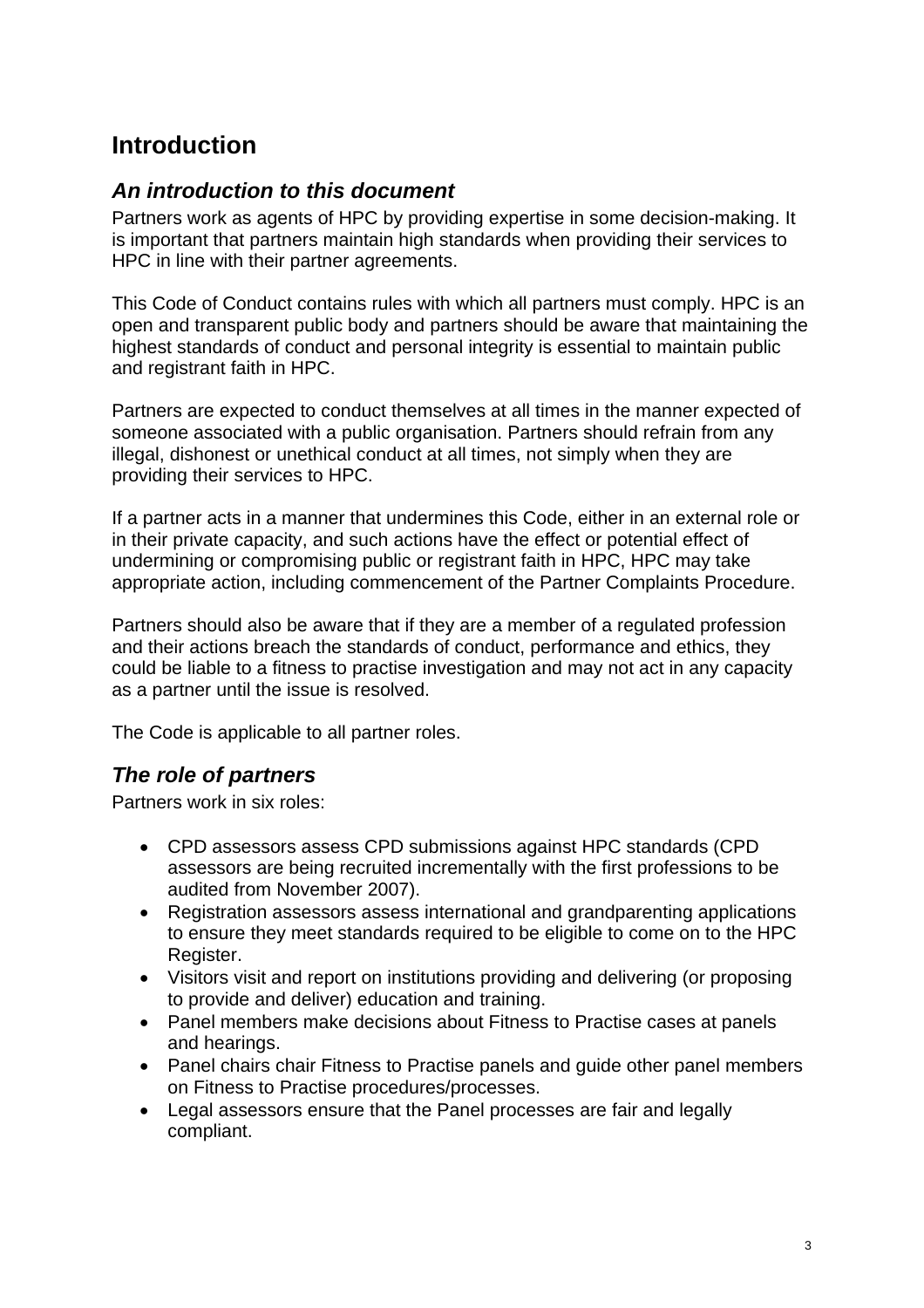The main internal points of contact for partners are:

- Partner Manager;
- Director of Fitness to Practise;
- Education Manager;
- Registration's Manager
- Director of Human Resources; and
- Other HPC employees, for example, hearing officers, education officers and registration officers.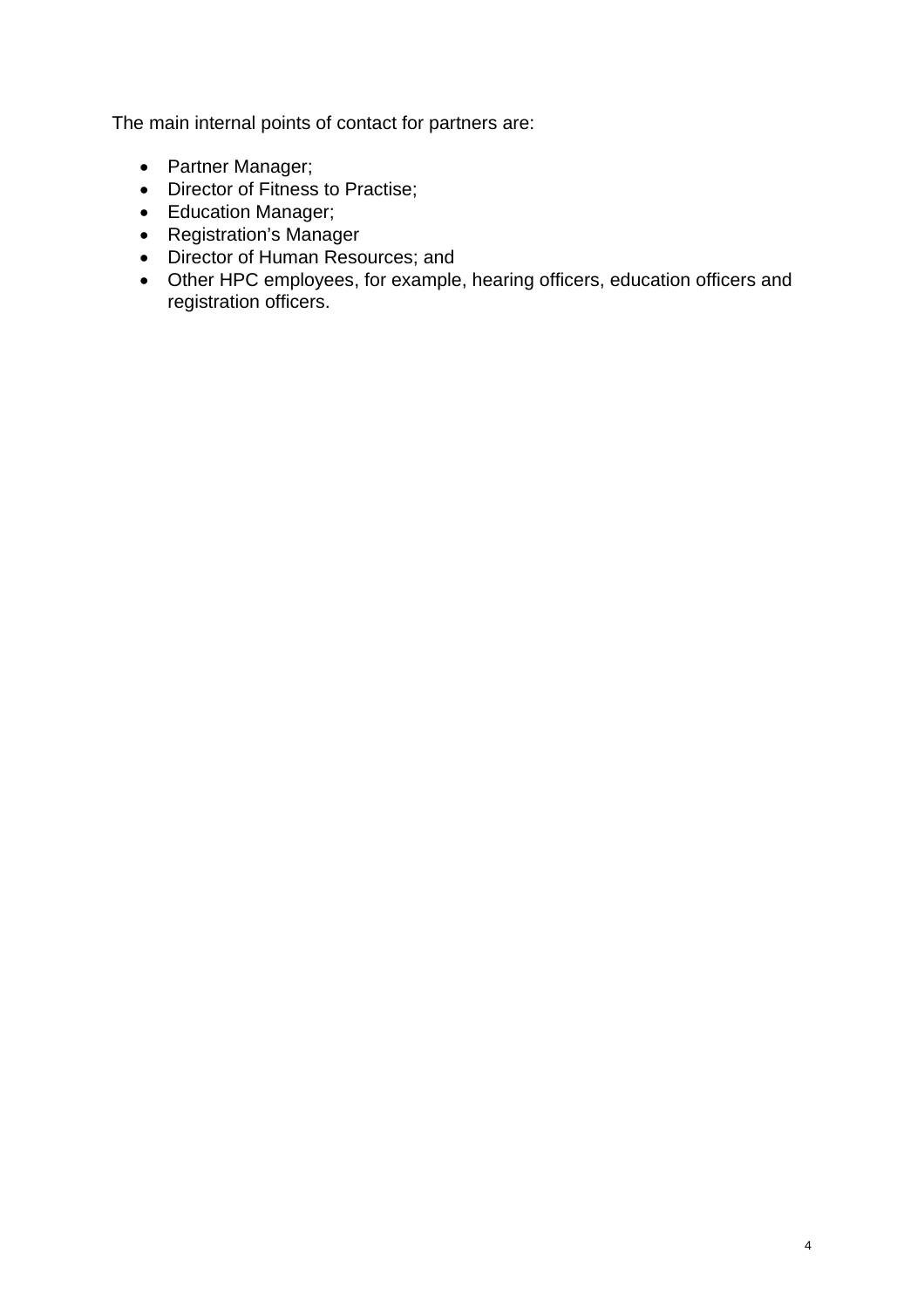# **Partners Code of Conduct**

# *General guidelines*

Partners should at all times:

- act in good faith;
- act in accordance with HPC's objective of protecting the public;
- act in accordance with the seven principles of public life as set out by the Committee on Standards in Public Life (reproduced in full below);
- act in compliance with their partner agreement, including making no personal use of any HPC logos;
- take personal responsibility for ensuring adherence to this Code of Conduct; and
- treat others equally, fairly, and with respect.

Partners should not:

- act in a way that might bring HPC into disrepute; or
- misuse their position as a partner for personal gain or to promote their private or business interests.

# *The Seven Principles of Public Life*

As set out by the Committee on Standards in Public Life: www.publicstandards.gov.uk

### **Selflessness**

Holders of public office should take decisions solely in terms of the public interest. They should not do so in order to gain financial or other material benefits for themselves, their family, or their friends.

### **Integrity**

Holders of public office should not place themselves under any financial or other obligation to outside individuals or organisations that might influence them in the performance of their official duties.

# **Objectivity**

In carrying out public business, including making public appointments, awarding contracts, or recommending individuals for rewards and benefits, holders of public office should make choices on merit.

# **Accountability**

Holders of public office are accountable for their decisions and actions to the public and must submit themselves to whatever scrutiny is appropriate to their office.

### **Openness**

Holders of public office should be as open as possible about all the decisions and actions that they take. They should give reasons for their decisions and restrict information only when the wider public interest clearly demands.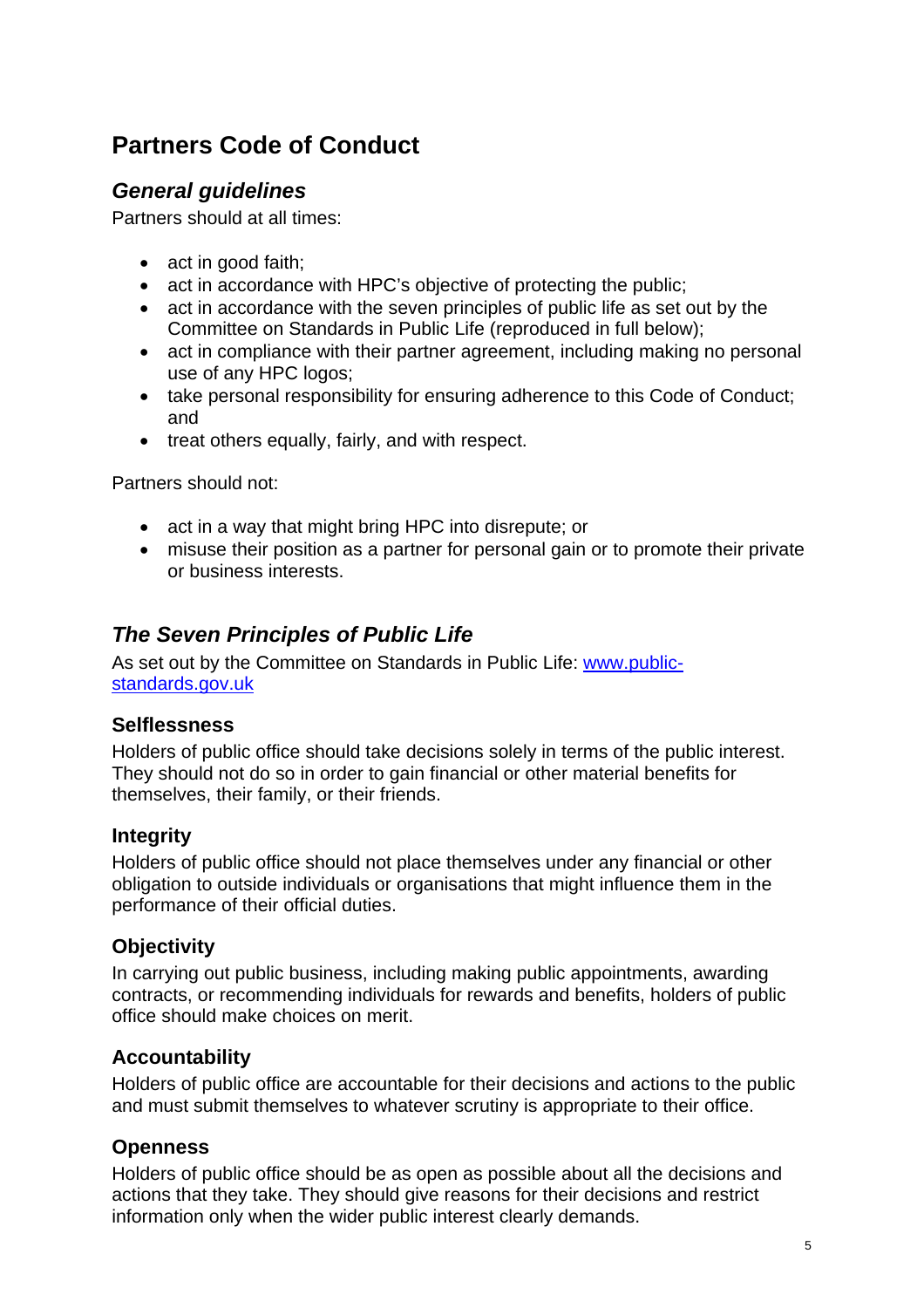# **Honesty**

Holders of public office have a duty to declare any private interests relating to their public duties and to take steps to resolve any conflicts arising in a way that protects the public interest.

### **Leadership**

Holders of public office should promote and support these principles by leadership and example.

# *Confidentiality*

Most information to which partners will have access as part of their roles is confidential and must be treated as such. Partners should contact the relevant HPC employee if the status of any information is unclear.

Partners should not disclose any confidential information to which they have access other than for a proper purpose relating to the services performed for HPC or if they are required to do so by law.

Partners should take appropriate steps to ensure that confidential papers and information are stored securely.

If a partner becomes aware of a breach in confidentiality, they must immediately notify the director/manager of the relevant department or the Partner Manager.

# *Roles and attendance*

Partners should endeavour to carry out the partner role within an appropriate timescale and to achieve appropriate service standards. If a partner is unable to provide a service as requested by HPC they should notify the relevant HPC employee as soon as possible.

Where a partner is unable to fulfil their partner role over a prolonged period, they may be asked to discuss their position as a partner with the director/manager of the relevant department or the Partner Manager.

# *Partners' performance review*

All partners must participate in the performance review system and follow HPC's performance review procedure.

# *Gifts and hospitality*

Partners must not accept gifts, hospitality, or benefits that might be perceived as compromising their role or influence the decisions that they take on behalf of HPC.

Gifts, hospitality or benefits offered as a consequence of HPC business must, within a reasonable period of time (usually no longer than one calendar month), be registered with the director/manager of the relevant department or Partner Manager.

If partners are offered a gift or benefit as an inducement for preferential treatment, it must be refused or returned as appropriate.